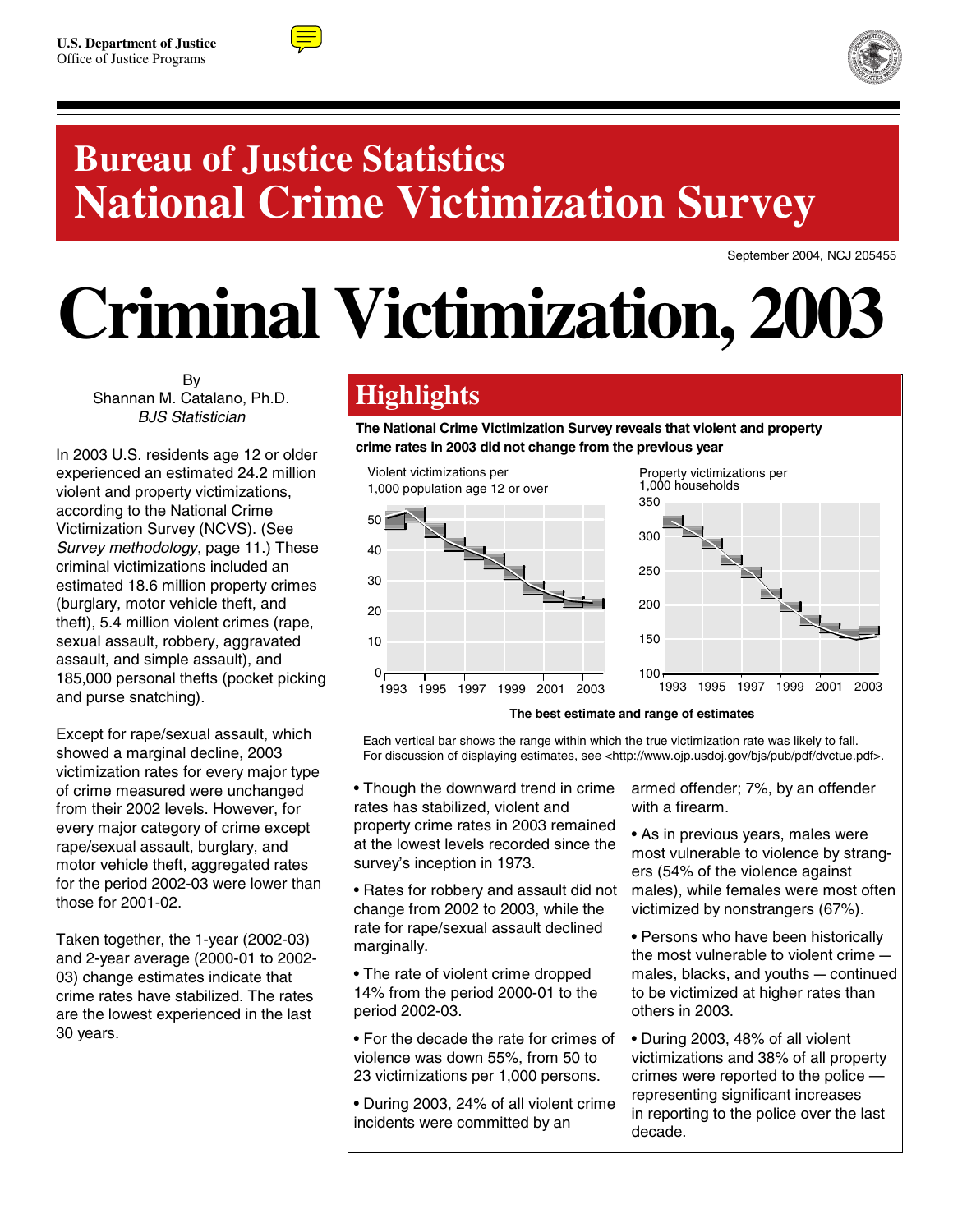Between 1993 and 2003 the violent crime rate decreased 55%, from 50 to 23 victimizations per 1,000 persons age 12 or older. Property crime declined 49% from 319 to 163 per 1,000 households.

In 2003, according to victims, 48% of violent crimes and 38% of property crimes were reported to the police. The proportion of crime reported to the police has increased since 1993, when victims indicated that 43% of the violent crimes and 34% of the property crimes had been reported.

#### **Criminal victimization, 2002-03**

The NCVS collects data on nonfatal crimes against persons age 12 or older, reported and not reported to the police, from a nationally representative sample of U.S. households. Information on homicide is obtained from the Uniform Crime Reporting (UCR) program of the FBI.

#### Crimes measured by the NCVS

Violent crimes refer to rape/sexual assault, robbery, aggravated assault, and simple assault taken as a whole. Property crimes refer to household burglary, motor vehicle theft, and theft considered together.

#### **Table 1. Criminal victimization, numbers and rates, 2002 and 2003**

|                                                                                                                | Number of victimizations                                                           |                                                                                      | Victimization rate (per 1,000<br>persons age 12 or older<br>or per 1,000 households) |                                                        |  |
|----------------------------------------------------------------------------------------------------------------|------------------------------------------------------------------------------------|--------------------------------------------------------------------------------------|--------------------------------------------------------------------------------------|--------------------------------------------------------|--|
| Type of crime                                                                                                  | 2002                                                                               | 2003                                                                                 | 2002                                                                                 | 2003                                                   |  |
| All crimes<br>Violent crimes <sup>a</sup><br>Rape/sexual assault<br>Robbery<br>Assault<br>Aggravated<br>Simple | 23,036,030<br>5.341.410<br>247,730<br>512.490<br>4.581.190<br>990.110<br>3.591.090 | 24,212,800<br>5.401.720<br>198.850<br>596.130<br>4.606.740<br>1.101.110<br>3.505.630 | 23.1<br>1.1<br>2.2<br>19.8<br>4.3<br>15.5                                            | 22.6<br>$0.8^{\ddagger}$<br>2.5<br>19.3<br>4.6<br>14.6 |  |
| <b>Property crimes</b><br>Household burglary<br>Motor vehicle theft<br>Theft                                   | 17,539,220<br>3,055,720<br>988,760<br>13.494.750                                   | 18,626,380<br>3.395.620<br>1,032,470<br>14.198.290                                   | 159.0<br>27.7<br>9.0<br>122.3                                                        | 163.2<br>29.8<br>9.0<br>124.4                          |  |

Note: The total population age 12 or older was 231,589,260 in 2002 and 239,305,990 in 2003. The total number of households was 110,323,840 in 2002 and 114,136,930 in 2003. The population estimates for 2003 incorporate controls based on the 2000 decennial Census. See the box on page 12 for a discussion of the impact on survey estimates.

. . .Not applicable.

I The difference from 2002 to 2003 is significant at the 90%-confidence level. <sup>a</sup>The NCVS is based on interviews with victims and therefore cannot measure murder. See Survey methodology, pages 11 and 12.

The violent and property crime rates remained stable, 2002-03, and the rates for individual types of violence did not change, except for rape/sexual assault, the rates of which decreased marginally.

#### **Murder/nonnegligent manslaughter**

Based on preliminary 2003 data from the FBI, the number of persons murdered in the United States increased 1.3% between 2002 and 2003. In 2002, 16,200 persons were

murdered; the estimate for 2003 is about 16,420 victims of murder. Based on these preliminary data, the homicide rate for 2003 is about 5.6 per 100,000 persons, unchanged from 2001 and 2002.

Preliminary data suggest that increases in the number of murders occurred in the Northeast (+5.1%), South (+2.8%), and West (+1.8%). A decline in the number of murders was measured in the Midwest (-4.7%).

#### **Murder and victim characteristics, 2002**

In 2002, the year in which the most recent comprehensive data are available, the FBI reported a total of 16,200 murders or nonnegligent manslaughters. The total represents a 1% increase from the 16,040 murders recorded in 2001. The FBI defines murder in its annual Crime in the United States as the willful (nonnegligent) killing of one human being by another. Not included are deaths caused by negligence, suicide, or accident; justifiable homicides; and attempts to murder or assaults to murder, which are scored as aggravated assaults. The FBI's UCR program gathers statistics on murder from over 17,000 city, county, and State law enforcement agencies.

Though the rate and level of homicide change year to year, the relationship between victim characteristics and homicide tends to remain the same. For example, as in previous years, in 2002 —

• Most murder victims were male (77%).

• When the race of the murder victim was known, about half were white (49%), and about half were black (49%). About 3% of murder victims were of another race.

- When information on the victim/offender relationship was available, 76% of the offenders were known to the victim, while 24% were a stranger to the victim.
- Firearms were used in the majority of murders (71%).
- Offenders were most often male (90%), and most often adults (92%).
- Homicide is generally intraracial.
- Arguments were the most often cited circumstance leading to murder (28%).
- Homicides occurred in connection with another felony (such as rape, robbery, or arson) in 17% of incidents.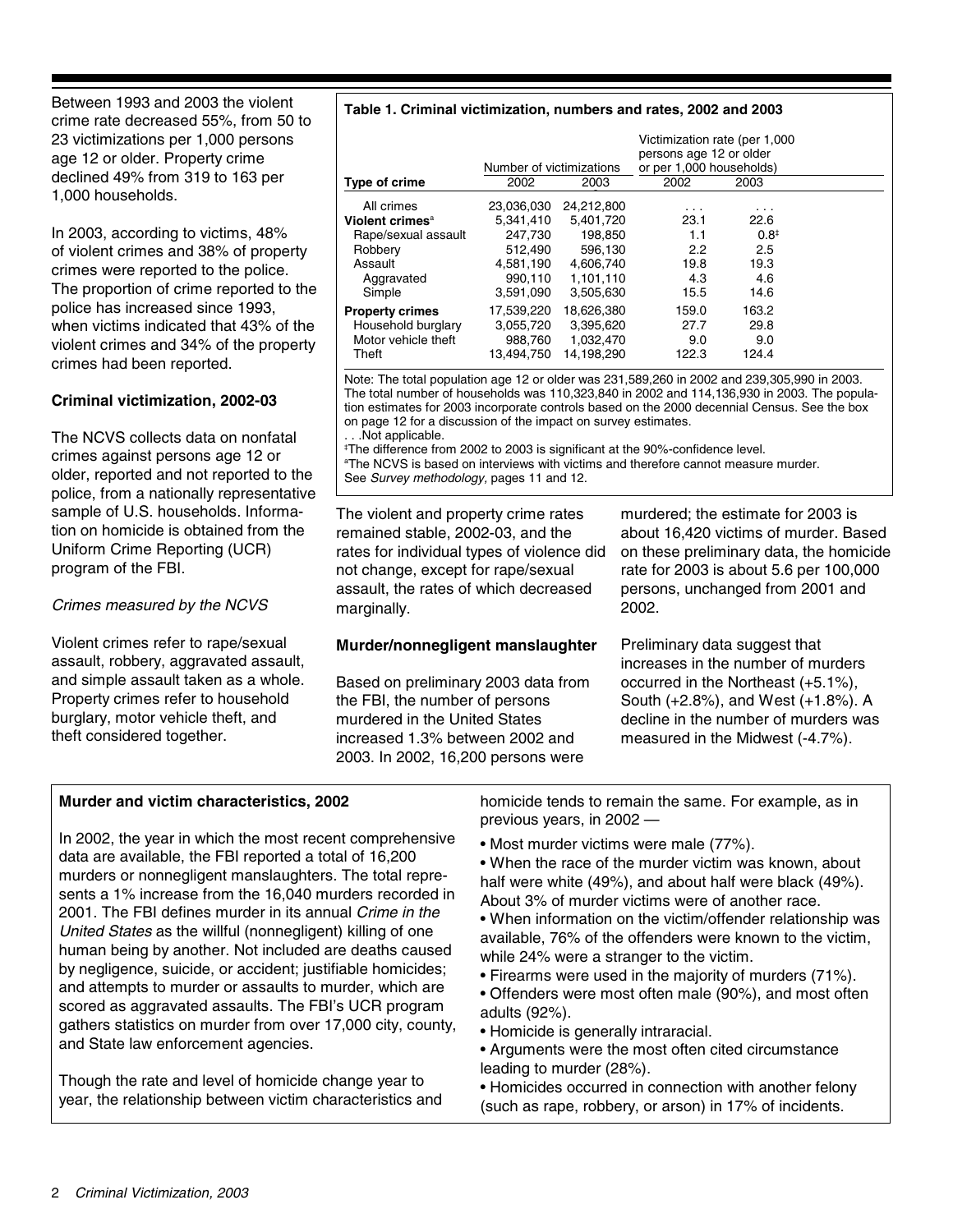#### **Criminal victimization, 2000-01 and 2002-03**

Comparing 2-year average annual rates shows that for every major category of crime except rape/sexual assault, burglary, and motor vehicle theft the average annual rates were significantly lower in 2002-03 than in 2000-01 (text box below and table 2). The average annual rates of rape/ sexual assault, burglary, and motor vehicle theft were unchanged, 2000-01 to 2002-03.

#### **Estimating change in crime victimization rates**

Since 1995, the NCVS has undergone sample reductions because of the escalating costs of data collection. At the same time, the rate of violence has continued to decline. The combination of the two – fewer survey respondents and less crime – has resulted in a diminished ability to detect statistically significant yearto-year changes in rates.

Comparing 2-year average rates gives the reader a picture of the continuing decline in rates seen over the last few years. For those who rely upon the annual detailed table of victimization counts and per capita rates, those data are located on the BJS website at <www.ojp. usdoj.gov/bjs/abstract/cv03.htm>.

#### **Victimization rates as compared to victimization counts**

The analyses in this report incorporate rates per 1,000 persons age 12 or older or per 1,000 households. Using rates rather than counts takes into account the size of the population being examined. This allows for accurate comparisons of groups of differing sizes as well as changes in populations over time. Ignoring these differences in populations (examining counts alone) can lead to misleading conclusions.

The average annual overall violent victimization rate declined 14% from 27 to 23 victimizations per 1,000 persons per year, 2000-01 to 2002-03. During the same time robbery rates fell 21%, aggravated assault rates fell 20%, and simple assault rates fell 11%.

Property crime rates declined 7% from 172 to 161 crimes per 1,000 households per year, comparing 2000-01 to 2002-03. Over the same period of comparison, property theft rates declined 8%.

#### **Table 2. Criminal victimization, average annual rates, 2000-01 and 2002-03**

|                               | Average annual                          |            | Average annual victimization rate<br>(per 1,000 persons age 12<br>or older or per 1,000 households) |                             |                        |  |
|-------------------------------|-----------------------------------------|------------|-----------------------------------------------------------------------------------------------------|-----------------------------|------------------------|--|
| Type of crime                 | number of victimizations<br>$2000 - 01$ |            | 2002-03 2000-01                                                                                     | 2002-03 change <sup>d</sup> | Percent                |  |
| All crimes                    |                                         |            |                                                                                                     |                             |                        |  |
|                               | 25,054,520                              | 23,624,410 | .                                                                                                   | .                           |                        |  |
| Personal crimes <sup>a</sup>  | 6,264,440                               | 5,541,610  | 27.5                                                                                                | 23.5                        | $-14.3\%$ <sup>*</sup> |  |
| Crimes of violence            | 6,033,280                               | 5,371,570  | 26.5                                                                                                | 22.8                        | $-13.8*$               |  |
| Completed violence            | 1,936,170                               | 1,704,040  | 8.5                                                                                                 | 7.2                         | $-14.8^*$              |  |
| Attempted/threatened violence | 4,097,110                               | 3,667,520  | 18.0                                                                                                | 15.6                        | $-13.3*$               |  |
| Rape/sexual assault           | 254,600                                 | 223,290    | 1.1                                                                                                 | 0.9                         | $-15.1$                |  |
| Rape/attempted rape           | 146,700                                 | 142,380    | 0.6                                                                                                 | 0.6                         | $-6.0$                 |  |
| Rape                          | 88,030                                  | 81,310     | 0.4                                                                                                 | 0.3                         | $-10.5$                |  |
| Attempted rape                | 58,670                                  | 61,060     | 0.3                                                                                                 | 0.3                         | 0.8                    |  |
| Sexual assault                | 107,900                                 | 80,910     | 0.5                                                                                                 | 0.3                         | -27.4                  |  |
| Robbery                       | 681,230                                 | 554,310    | 3.0                                                                                                 | 2.4                         | $-21.2*$               |  |
| Completed/property taken      | 473,400                                 | 381,880    | 2.1                                                                                                 | 1.6                         | $-21.9*$               |  |
| With injury                   | 167,100                                 | 165,090    | 0.7                                                                                                 | 0.7                         | $-4.3$                 |  |
| Without injury                | 306,300                                 | 216,780    | 1.3                                                                                                 | 0.9                         | $-31.5*$               |  |
| Attempted to take property    | 207,830                                 | 172,440    | 0.9                                                                                                 | 0.7                         | $-19.6$                |  |
| With injury                   | 66,720                                  | 48,160     | 0.3                                                                                                 | 0.2                         | $-30.1$                |  |
| Without injury                | 141,110                                 | 124,290    | 0.6                                                                                                 | 0.5                         | $-14.7$                |  |
| Assault                       | 5,097,450                               | 4,593,970  | 22.4                                                                                                | 19.5                        | $-12.7*$               |  |
| Aggravated                    | 1,257,330                               | 1,045,610  | 5.5                                                                                                 | 4.4                         | $-19.5*$               |  |
| With injury                   | 368,810                                 | 338,930    | 1.6                                                                                                 | 1.4                         | $-11.0$                |  |
| Threatened with weapon        | 888,520                                 | 706,680    | 3.9                                                                                                 | 3.0                         | $-23.0*$               |  |
| Simple                        | 3,840,110                               | 3,548,360  | 16.8                                                                                                | 15.1                        | $-10.5*$               |  |
| With minor injury             | 916,980                                 | 837,770    | 4.0                                                                                                 | 3.6                         | $-11.5$                |  |
| Without injury                | 2,923,130                               | 2,710,590  | 12.8                                                                                                | 11.5                        | $-10.2^{\ddagger}$     |  |
| Personal theft <sup>b</sup>   | 231,170                                 | 170,050    | 1.0                                                                                                 | 0.7                         | $-28.8*$               |  |
| <b>Property crimes</b>        | 18,790,080                              | 18,082,800 | 172.4                                                                                               | 161.1                       | $-6.6\%$ *             |  |
| Household burglary            | 3,291,700                               | 3,225,670  | 30.2                                                                                                | 28.7                        | $-4.9$                 |  |
| Completed                     | 2,798,080                               | 2,703,900  | 25.7                                                                                                | 24.1                        | $-6.2$                 |  |
| Forcible entry                | 1,047,230                               | 1,016,990  | 9.6                                                                                                 | 9.1                         | $-5.7$                 |  |
| Unlawful entry without force  | 1,750,840                               | 1,686,910  | 16.1                                                                                                | 15.0                        | $-6.5$                 |  |
| Attempted forcible entry      | 493,620                                 | 521,770    | 4.5                                                                                                 | 4.6                         | 2.6                    |  |
| Motor vehicle theft           | 972,890                                 | 1,010,610  | 8.9                                                                                                 | 9.0                         | 0.9                    |  |
| Completed                     | 682,980                                 | 772,070    | 6.3                                                                                                 | 6.9                         | 9.8                    |  |
| Attempted                     | 289,910                                 | 238,550    | 2.7                                                                                                 | 2.1                         | $-20.1$ <sup>‡</sup>   |  |
| Theft                         | 14,525,500                              | 13,846,520 | 133.3                                                                                               | 123.4                       | $-7.5*$                |  |
| Completed <sup>c</sup>        | 13,986,000                              | 13,379,380 | 128.4                                                                                               | 119.2                       | $-7.1*$                |  |
| Less than \$50                | 4,701,510                               | 4,188,440  | 43.1                                                                                                | 37.3                        | $-13.5*$               |  |
| \$50-\$249                    | 5,055,100                               | 4,603,610  | 46.4                                                                                                | 41.0                        | $-11.6*$               |  |
| \$250 or more                 | 3,176,160                               | 3,323,300  | 29.1                                                                                                | 29.6                        | 1.6                    |  |
| Attempted                     | 539,490                                 | 467,140    | 5.0                                                                                                 | 4.2                         | $-15.9^+$              |  |
|                               |                                         |            |                                                                                                     |                             |                        |  |

Note: Completed violent crimes include rape, sexual assault, robbery with or without injury, aggravated assault with injury, and simple assault with minor injury. The total population age 12 or older was 226,804,610 in 2000; 229,215,290 in 2001; 231,589,260 in 2002; and 239,305,990 in 2003. The total number of households was 108,352,960 in 2000; 109,568,450 in 2001; 110,323,840 in 2002; and 114,136,930 in 2003. The population estimates for 2003 incorporate controls based on the 2000 decennial Census. See the box on page 12 for a discussion of the impact on survey estimates.

. . .Not applicable.

\*The difference from 2000-01 to 2002-03 is significant at the 95%-confidence level.

I The difference from 2000-01 to 2002-03 is significant at the 90%-confidence level.

a The NCVS is based on interviews with victims and therefore cannot measure murder.

**bIncludes pocket picking, purse snatching, and attempted purse snatching.** 

c Includes thefts with unknown losses.

d Percent change was calculated using unrounded rates.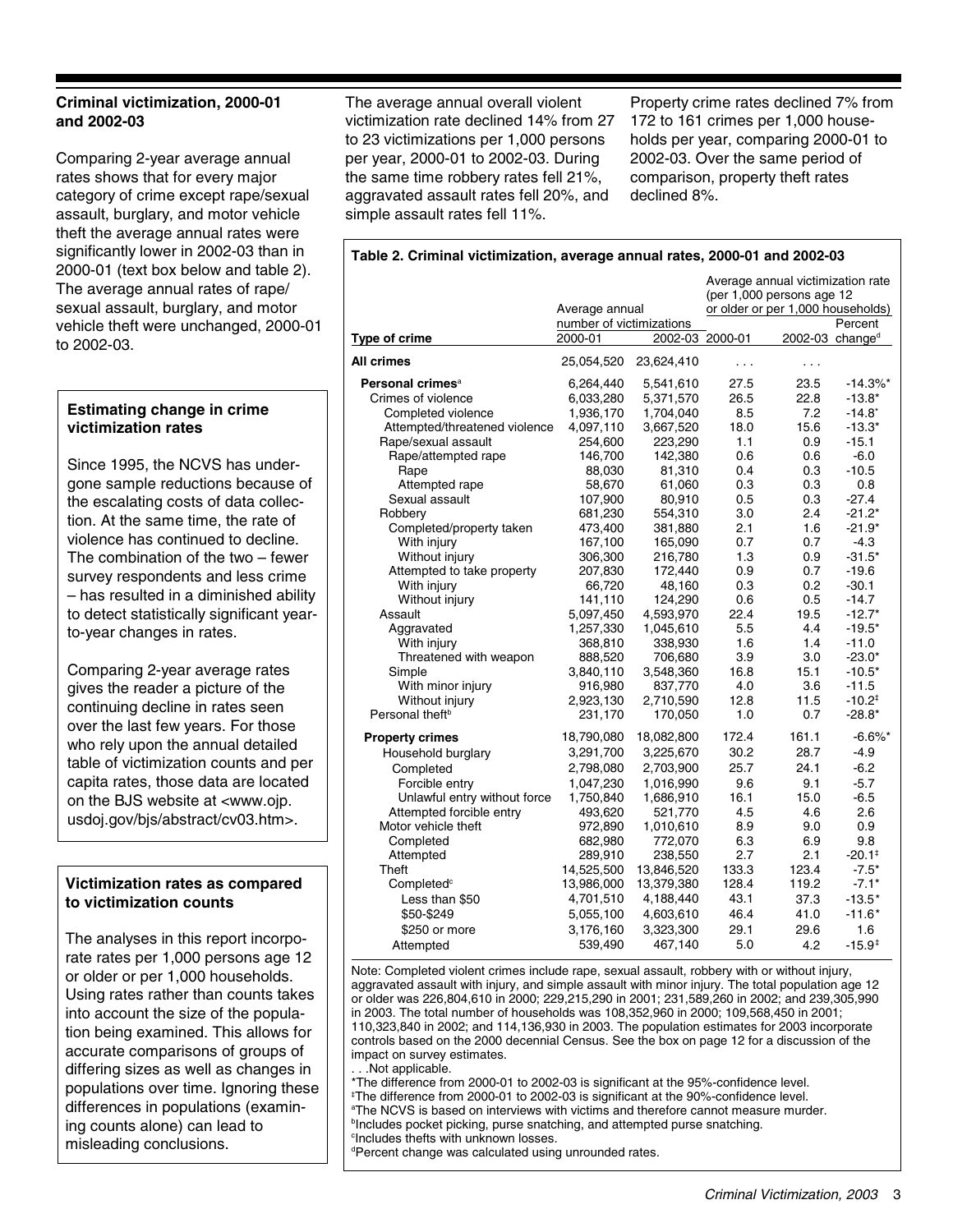#### **Characteristics of the crime victim, from 2000-01 to 2002-03**

#### Violent crime

Violent crime rates for both genders dropped 14% from 2000-01 to 2002-03: from 30 to 26 victimizations per 1,000 males and from 23 to 20 victimizations per 1,000 females.

|        | Average annual rate of violent<br>crimes per 1,000 persons<br>age 12 or older |                 |                        |  |  |  |  |  |
|--------|-------------------------------------------------------------------------------|-----------------|------------------------|--|--|--|--|--|
|        | 01                                                                            | 2000 2002<br>03 | Percent change         |  |  |  |  |  |
| Male   | 30.1                                                                          | 25.9            | $-13.8\%$ <sup>*</sup> |  |  |  |  |  |
| Female | 23.1                                                                          | 19.9            | $-13.8*$               |  |  |  |  |  |
|        |                                                                               |                 |                        |  |  |  |  |  |

The 2000-01 and 2002-03 difference is significant at the \*95%-confidence level.

Changed category definitions of race and ethnicity from 2000-01 to 2002-03 prevent comparisons. (See Methodology on page 11 for further details.)

Rates of violence against persons in every marital category declined at least somewhat from 2000-01 to 2002-03.

|                    | Average annual rate of<br>violent crimes per 1,000<br>persons age 12 or older |          |                    |  |  |  |
|--------------------|-------------------------------------------------------------------------------|----------|--------------------|--|--|--|
|                    | 2000-                                                                         | $2002 -$ | Percent            |  |  |  |
|                    | 01                                                                            | 03       | change             |  |  |  |
| Never married      | 48.0                                                                          | 42.4     | $-11.6\%$ *        |  |  |  |
| Married            | 12.1                                                                          | 10.4     | $-14.0*$           |  |  |  |
| Widowed            | 7.9                                                                           | 5.3      | $-33.0^{\ddagger}$ |  |  |  |
| Divorced/separated | 42.1                                                                          | 33.0     | $-21.7*$           |  |  |  |

The 2000-01 and 2002-03 difference is significant at the \*95%-confidence level or I 90%-confidence level.

For persons between ages 12 and 15, violent crime fell significantly from 58 to 48 victimizations per 1,000 persons. Rates of violent victimization fell significantly for all persons between ages 25 and 49. For persons between ages 25 and 49, rates declined 18%.

|               | Average annual rate of violent<br>crimes per 1,000 persons |       |                |  |  |  |  |  |
|---------------|------------------------------------------------------------|-------|----------------|--|--|--|--|--|
|               | $2000 -$                                                   | 2002- |                |  |  |  |  |  |
|               | 01                                                         | 03    | Percent change |  |  |  |  |  |
| $12-15$ years | 57.6                                                       | 48.1  | $-16.6\%$ *    |  |  |  |  |  |
| 16-19 years   | 60.0                                                       | 55.6  | $-7.4$         |  |  |  |  |  |
| 20-24 years   | 47.0                                                       | 45.4  | $-3.5$         |  |  |  |  |  |
| 25-34 years   | 32.0                                                       | 26.3  | $-17.9*$       |  |  |  |  |  |
| 35-49 vears   | 22.4                                                       | 18.3  | $-18.1*$       |  |  |  |  |  |
| 50-64 years   | 11.6                                                       | 10.5  | $-9.6$         |  |  |  |  |  |
| 65+ years     | 3.5                                                        | 2.7   | $-22.6$        |  |  |  |  |  |
|               |                                                            |       |                |  |  |  |  |  |

The 2000-01 and 2002-03 difference is significant at the \*95%-confidence level.

No clear pattern in short-term changes for income was measured. A decline in the rate of violent victimization against persons in households earning between \$7,500 and \$14,999 was indicated between 2000-01 and 2002- 03. A slight decline in the rate of violence was indicated for those in households earning between \$35,000 and \$49,999. The differences in rates for households earning between \$15,000 and \$34,999 and households earning more than \$50,000 were not statistically significant.

|                   | Average annual rate of   |          |                    |  |  |  |  |  |
|-------------------|--------------------------|----------|--------------------|--|--|--|--|--|
|                   | violent crimes per 1,000 |          |                    |  |  |  |  |  |
|                   | persons age 12 or older  |          |                    |  |  |  |  |  |
|                   | $2000 -$                 | $2002 -$ | Percent            |  |  |  |  |  |
|                   | 01                       | 03       | change             |  |  |  |  |  |
| Less than \$7,500 | 53.7                     | 47.7     | $-11.2%$           |  |  |  |  |  |
| \$7.500-\$14.999  | 37.4                     | 31.1     | $-16.6^{\ddagger}$ |  |  |  |  |  |
| \$15.000-\$24.999 | 31.8                     | 28.1     | $-11.6$            |  |  |  |  |  |
| \$25.000-\$34.999 | 29.4                     | 26.0     | $-11.8$            |  |  |  |  |  |
| \$35.000-\$49.999 | 27.4                     | 23.5     | $-14.4^{\ddagger}$ |  |  |  |  |  |
| \$50.000-\$74.999 | 22.3                     | 20.8     | $-6.8$             |  |  |  |  |  |
| \$75.000 or more  | 20.4                     | 18.2     | $-10.8$            |  |  |  |  |  |
|                   |                          |          |                    |  |  |  |  |  |

The 2000-01 and 2002-03 difference is significant at the ‡90%-confidence level.

Violent crime decreased 16% in the South from 24 to 20 victimizations per 1,000 persons age 12 or older. Violent victimizations declined 18% in the West from 33 to 27 victimizations per 1,000 persons. Rates of violent victimization did not change significantly in the Northeast or Midwest. Significant declines in the rate of violent victimization were noted for persons residing in suburban and rural areas while a slight decline was indicated for urban

|           | Average annual rate of violent<br>crimes per 1,000 persons<br>age 12 or older |          |                      |  |  |  |  |  |
|-----------|-------------------------------------------------------------------------------|----------|----------------------|--|--|--|--|--|
|           | 2000-                                                                         | $2002 -$ | Percent              |  |  |  |  |  |
|           | 01                                                                            | 03       | change               |  |  |  |  |  |
| Northeast | 21.8                                                                          | 19.9     | $-8.7%$              |  |  |  |  |  |
| Midwest   | 27.4                                                                          | 24.7     | $-10.1$              |  |  |  |  |  |
| South     | 24.3                                                                          | 20.4     | $-16.1*$             |  |  |  |  |  |
| West      | 33.1                                                                          | 27.3     | $-17.5*$             |  |  |  |  |  |
| Urban     | 34.1                                                                          | 30.6     | $-10.3$ <sup>#</sup> |  |  |  |  |  |
| Suburban  | 24.1                                                                          | 20.7     | $-14.1*$             |  |  |  |  |  |
| Rural     | 22.3                                                                          | 18.0     | $-19.3*$             |  |  |  |  |  |
|           |                                                                               |          |                      |  |  |  |  |  |

The 2000-01 and 2002-03 difference is significant at the \*95%-confidence level or I 90%-confidence level.

residents.

#### Property crime

Between 2000-01 and 2002-03, significant declines in property crime were observed for households with an annual income of \$50,000 or more. Apparent rate declines for households earning less were not statistically significant.

|                   |                    | Average annual rate  |                   |  |  |  |  |
|-------------------|--------------------|----------------------|-------------------|--|--|--|--|
|                   | of property crimes |                      |                   |  |  |  |  |
|                   |                    | per 1,000 households |                   |  |  |  |  |
|                   | 2000-              | 2002-                | Percent           |  |  |  |  |
|                   | 01                 | 03                   | change            |  |  |  |  |
| Less than \$7.500 | 203.4              | 196.8                | $-3.3%$           |  |  |  |  |
| \$7.500-\$14.999  | 174.2              | 167.2                | $-4.0$            |  |  |  |  |
| \$15.000-\$24.999 | 186.3              | 175.7                | $-5.7$            |  |  |  |  |
| \$25.000-\$34.999 | 181.4              | 171.3                | $-5.6$            |  |  |  |  |
| \$35.000-\$49.999 | 184.8              | 176.3                | -4.6              |  |  |  |  |
| \$50.000-\$74.999 | 180.3              | 163.3                | $-9.4*$           |  |  |  |  |
| \$75.000 or more  | 188.3              | 173.3                | $-8.0^{\ddagger}$ |  |  |  |  |
|                   |                    |                      |                   |  |  |  |  |

The 2000-01 and 2002-03 difference is significant at the \*95%-confidence level or ‡90%confidence level.

A decline of 11% in property crimes was measured in the Northeast and Midwest, 2000-01 to 2002-03. Rates of property crime for households in the Northeast declined from 134 to 120 per 1,000 households, and rates of property crime in the Midwest dropped from 177 to 158 per 1,000 households. Apparent declines in the South and West were not statistically significant.

Rates of property crime declined 10% in rural areas from 142 to 128 per 1,000 households. Households in suburban areas experienced a decline of 9% from 160 to 145 property victimizations per 1,000 households.

From 2000-01 to 2002-03, average annual property crime rates declined significantly for resident owners and somewhat for renters.

| Average annual rate of property<br>crimes per 1,000 households |                |             |                        |  |  |  |  |  |
|----------------------------------------------------------------|----------------|-------------|------------------------|--|--|--|--|--|
|                                                                | $2000 -$<br>01 | 2002-<br>03 | Percent<br>change      |  |  |  |  |  |
| Northeast                                                      | 133.8          | 119.5       | $-10.7\%$ <sup>*</sup> |  |  |  |  |  |
| Midwest                                                        | 177.1          | 158.0       | $-10.7*$               |  |  |  |  |  |
| South                                                          | 162.6          | 154.3       | $-5.1$                 |  |  |  |  |  |
| West                                                           | 219.9          | 213.5       | $-2.9$                 |  |  |  |  |  |
| Urban                                                          | 217.4          | 215.8       | $-0.7$                 |  |  |  |  |  |
| Suburban                                                       | 160.2          | 145.1       | $-9.4*$                |  |  |  |  |  |
| Rural                                                          | 142.2          | 127.6       | $-10.3*$               |  |  |  |  |  |
| Owned                                                          | 149.8          | 140.0       | $-6.5*$                |  |  |  |  |  |
| Rented                                                         | 219.0          | 206.7       | $-5.6^{\ddagger}$      |  |  |  |  |  |

The 2000-01 and 2002-03 difference is significant at the \*95%-confidence level or I 90%-confidence level.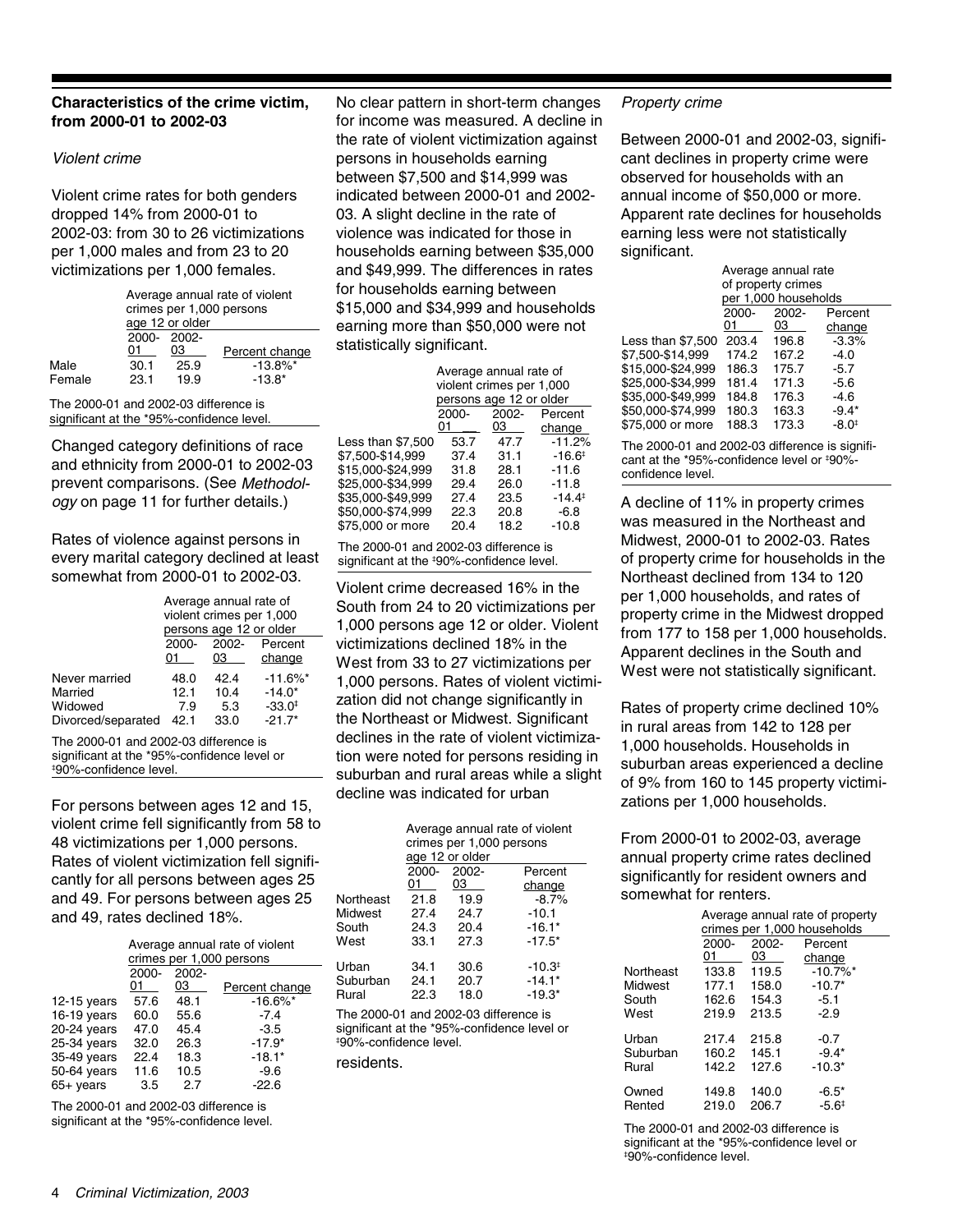#### **Table 3. Rates of criminal victimization and percent change, 1993-2003**

|                                               | Victimization rates       |            |                              |  |  |  |
|-----------------------------------------------|---------------------------|------------|------------------------------|--|--|--|
|                                               | (per 1,000 persons age 12 |            |                              |  |  |  |
|                                               | or older or per 1,000     |            |                              |  |  |  |
|                                               | households)               |            |                              |  |  |  |
|                                               |                           |            | Percent                      |  |  |  |
|                                               |                           |            | change <sup>a</sup>          |  |  |  |
| Type of crime                                 | 1993                      | 2003       | 1993-2003                    |  |  |  |
| Personal crimes <sup>b</sup>                  | 52.2                      | 23.3       | $-55.4%$                     |  |  |  |
| Crimes of violence                            | 49.9                      | 22.6       | $-54.7*$                     |  |  |  |
| Completed violence                            | 15.0                      | 6.9        | $-54.0*$                     |  |  |  |
| Attempted/threatened violence                 | 34.9                      | 15.7       | $-55.0*$                     |  |  |  |
| Rape/sexual assault                           | 2.5                       | 0.8        | $-68.0*$                     |  |  |  |
| Rape/attempted rape                           | 1.6                       | 0.5        | $-68.8*$                     |  |  |  |
| Rape                                          | 1.0                       | 0.3        | $-70.0*$                     |  |  |  |
| Attempted rape                                | 0.7                       | 0.2        | -71.4*                       |  |  |  |
| Sexual assault                                | 0.8                       | 0.3        | $-62.5*$                     |  |  |  |
| Robbery                                       | 6.0                       | 2.5        | $-58.3*$                     |  |  |  |
| Completed robbery                             | 3.8                       | 1.6        | $-57.9*$                     |  |  |  |
| With injury                                   | 1.3                       | 0.7        | $-46.2*$                     |  |  |  |
| Without injury                                | 2.5                       | 0.9        | -64.0*                       |  |  |  |
| Attempted robbery                             | 2.2                       | 0.9        |                              |  |  |  |
| With injury                                   | 0.4                       | 0.2        | -59.1*<br>$-50.0^{\ddagger}$ |  |  |  |
|                                               | 1.8                       | 0.7        |                              |  |  |  |
| Without injury                                | 41.4                      | 19.3       | -61.1*<br>$-53.4*$           |  |  |  |
| Assault                                       | 12.0                      |            |                              |  |  |  |
| Aggravated                                    | 3.4                       | 4.6<br>1.5 | -61.7*                       |  |  |  |
| With injury                                   | 8.6                       | 3.1        | $-55.9*$                     |  |  |  |
| Threatened with weapon                        | 29.4                      | 14.6       | $-64.0*$                     |  |  |  |
| Simple                                        | 6.1                       | 3.2        | -50.3*                       |  |  |  |
| With minor injury                             |                           |            | $-47.5*$                     |  |  |  |
| Without injury<br>Personal theft <sup>c</sup> | 23.3                      | 11.4       | $-51.1*$                     |  |  |  |
|                                               | 2.3                       | 0.8        | $-65.2*$                     |  |  |  |
| <b>Property crimes</b>                        | 318.9                     | 163.2      | -48.8%*                      |  |  |  |
| Household burglary                            | 58.2                      | 29.8       | $-48.8*$                     |  |  |  |
| Completed                                     | 47.2                      | 24.6       | -47.9*                       |  |  |  |
| Forcible entry                                | 18.1                      | 8.9        | $-50.8*$                     |  |  |  |
| Unlawful entry without force                  | 29.1                      | 15.7       | $-46.0*$                     |  |  |  |
| Attempted forcible entry                      | 10.9                      | 5.1        | $-53.2*$                     |  |  |  |
| Motor vehicle theft                           | 19.0                      | 9.0        | $-52.6*$                     |  |  |  |
| Completed                                     | 12.4                      | 6.7        | $-46.0*$                     |  |  |  |
| Attempted                                     | 6.6                       | 2.3        | -65.2*                       |  |  |  |
| Theft                                         | 241.7                     | 124.4      | -48.5*                       |  |  |  |
| Completed <sup>d</sup>                        | 230.1                     | 120.2      | -47.8*                       |  |  |  |
| Less than \$50                                | 98.7                      | 36.7       | -62.8*                       |  |  |  |
| \$50-\$249                                    | 76.1                      | 41.6       | $-45.3*$                     |  |  |  |
| \$250 or more                                 | 41.6                      | 29.6       | $-28.8*$                     |  |  |  |
| Attempted                                     | 11.6                      | 4.2        | -63.8*                       |  |  |  |
|                                               |                           |            |                              |  |  |  |

Note: Victimization rates are now based on data collected in each calendar year rather than on data about events within a calendar year. (See Survey methodology on page 11.) Completed violent crimes include rape, sexual assault, robbery with or without injury, aggravated assault with injury, and simple assault with minor injury. In 1993 the total population age 12 older was 211,524,770; in 2003, 239,305,990. The total number of households in 1993 was 99,927,410; in 2003, 114,136,930. The population estimates for 2003 incorporate controls based on the 2000 decennial Census. See the box on page 12 for a discussion of the impact on survey estimates.

\*The difference between the indicated years is significant at the 95%-confidence level.

‡ The difference between the indicated years is significant at the 90%-confidence level.

a Differences between the annual rates shown do not take into account changes that may have occurred during interim years. **The NCVS** is based on interviews with victims and therefore cannot measure murder.

c Includes pocket picking, purse snatching, and attempted purse snatching.

dIncludes theft with unknown losses.

#### **Victimization trends, 1993-2003**

The rate of every major violent and property crime measured in the NCVS — rape/sexual assault, robbery, aggravated assault, simple assault, burglary, theft, and motor vehicle theft — fell significantly between 1993-2003 (table 3).

The overall violent crime rate fell 55% from 50 to 23 violent victimizations per 1,000 persons age 12 or older between 1993 and 2003. Among significant declines measured were those for rates of attempted rape (down 71%), rape/sexual assault (down 68%), robbery (down 58%), aggravated assault (down 62%), and simple assault (down 50%).

The rate of overall property crime declined significantly from 1993 to 2003, as did the rate for each major type of property crime considered. The household burglary rate fell 49%; the motor vehicle theft rate fell 53%; and the rate of theft fell 49%. Attempted motor vehicle theft was marked by one of the largest percentage rate decreases (65%) of all property crime categories examined, 1993-2003.









Note: Data collected before the NCVS redesign was implemented during the latter half of 1992 (the lightly shaded areas) have been made comparable to the post-redesign NCVS. Those data were re-estimated to account for the effects of the redesign. Rape does not include sexual assault.

Figures 1 and 2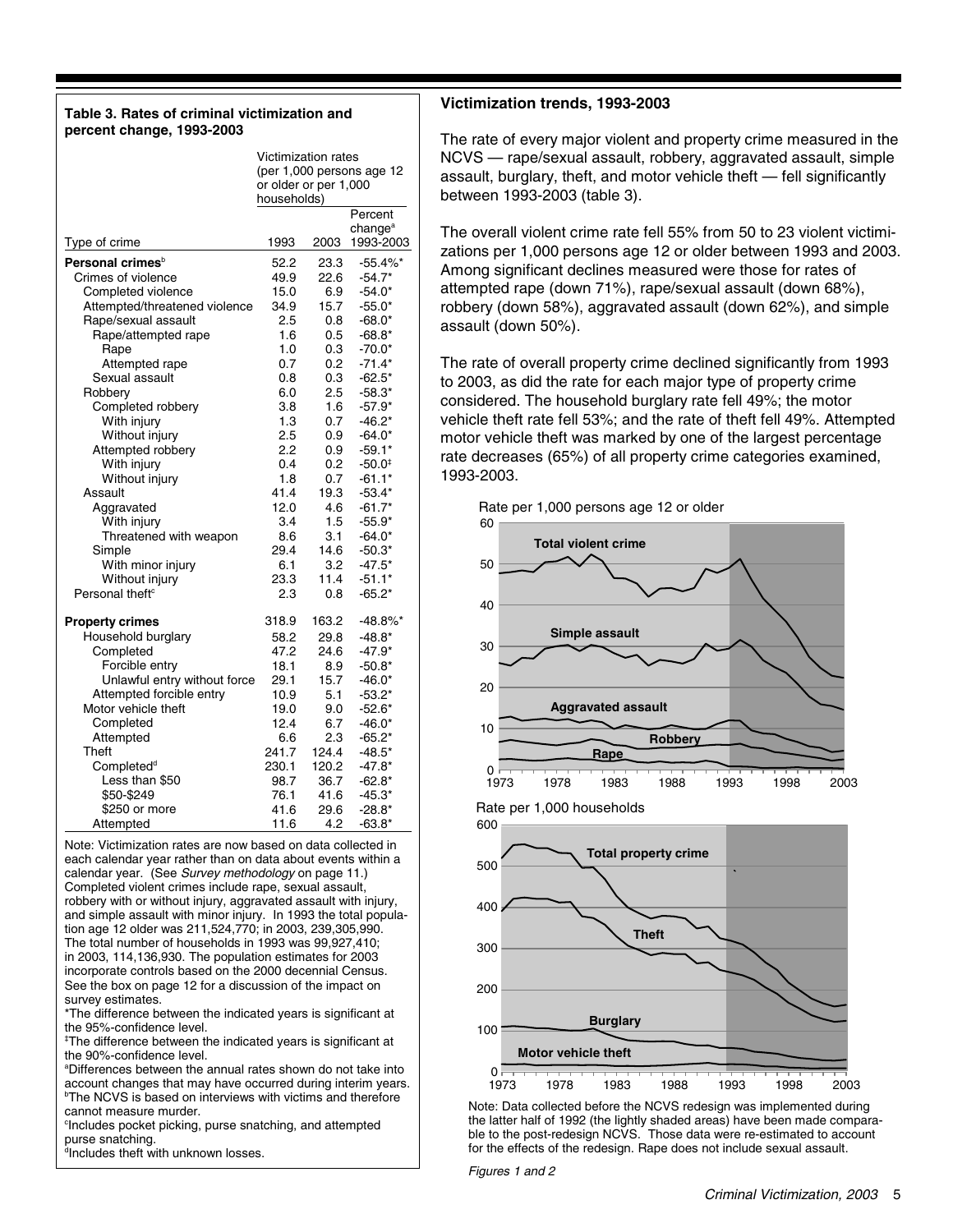



#### **Characteristics of victims, 1993-2003**

Declines in violent victimization were experienced by persons within gender and household income, 1993-2003 (figure 3 and table 4).

While violence decreased for both males and females between 1993 and 2003, the rate for males declined faster than that for females. The rate of violence against males declined 56%, from 60 to 26 violent victimizations per 1,000 males. The rate of violence against females declined 53%, from 41 to 19 victimizations per 1,000 females.



Figure 3 - Violent crime and gender Figure 4 - Property crime and owned/rented residences Figure 5 - Property crime and urbanicity

Changes in survey methodology prevent comparisons for race and ethnicity of victims. See Methodology on page 11 for further details.

Violent crime rates declined at least 40% in every income category examined, 1993-2003.

Property crime rates fell for every demographic group considered, 1993- 2003 (figures 4, 5, and 6 and table 5). Property crime rates for households that owned their homes showed a decline of 49%, and rates of households of renters declined 46%.



Households with an annual income greater than \$50,000 experienced larger drops in property crime rates than did households with lower annual incomes. Households with annual incomes of between \$35,000 and \$49,999 experienced a larger decrease than households with incomes of less than \$25,000 annually.

The rate of urban property crime declined 41%, 1993-2003. Property crime in rural areas decreased 45% during this period (figure 5). The greatest decline in property crime rates was 53% from 1993 to 2003 in the suburbs.

| Table 4. Violent victimization rates of selected demographic categories, 1993-2003 |                                                            |      |      |      |      |      |      |      |      |                          |      |                        |
|------------------------------------------------------------------------------------|------------------------------------------------------------|------|------|------|------|------|------|------|------|--------------------------|------|------------------------|
| Demographic                                                                        | Number of violent crimes per 1,000 persons age 12 or older |      |      |      |      |      |      |      |      | Percent change,          |      |                        |
| category of victim                                                                 | 1993                                                       | 1994 | 1995 | 1996 | 1997 | 1998 | 1999 | 2000 | 2001 | 2002                     | 2003 | 1993-2003              |
| Gender                                                                             |                                                            |      |      |      |      |      |      |      |      |                          |      |                        |
| Male                                                                               | 59.8                                                       | 61.1 | 55.7 | 49.9 | 45.8 | 43.1 | 37.0 | 32.9 | 27.3 | 25.5                     | 26.3 | $-56.0\%$ *            |
| Female                                                                             | 40.7                                                       | 43.0 | 38.1 | 34.6 | 33.0 | 30.4 | 28.8 | 23.2 | 23.0 | 20.8                     | 19.0 | $-53.3*$               |
| Race                                                                               |                                                            |      |      |      |      |      |      |      |      |                          |      |                        |
| White                                                                              | 47.9                                                       | 50.5 | 44.7 | 40.9 | 38.3 | 36.3 | 31.9 | 27.1 | 24.5 | 22.8                     | 21.5 | $-55.1\%$ *            |
| <b>Black</b>                                                                       | 67.4                                                       | 61.3 | 61.1 | 52.3 | 49.0 | 41.7 | 41.6 | 35.3 | 31.2 | 27.9                     | 29.1 | $-56.8*$               |
| Other race                                                                         | 39.8                                                       | 49.9 | 41.9 | 33.2 | 28.0 | 27.6 | 24.5 | 20.7 | 18.2 | 14.7                     | 16.0 | $-59.8*$               |
| Two or more races                                                                  |                                                            |      |      |      |      |      |      |      |      | $\overline{\phantom{a}}$ | 67.7 | --                     |
| Hispanic origin                                                                    |                                                            |      |      |      |      |      |      |      |      |                          |      |                        |
| Hispanic                                                                           | 55.2                                                       | 61.6 | 57.3 | 44.0 | 43.1 | 32.8 | 33.8 | 28.4 | 29.5 | 23.6                     | 24.2 | $-56.2\%$ *            |
| Non-Hispanic                                                                       | 49.5                                                       | 50.7 | 45.2 | 41.6 | 38.3 | 36.8 | 32.4 | 27.7 | 24.5 | 23.0                     | 22.3 | $-54.9*$               |
| Annual household income                                                            |                                                            |      |      |      |      |      |      |      |      |                          |      |                        |
| Less than $$7,500$                                                                 | 84.7                                                       | 86.0 | 77.8 | 65.3 | 71.0 | 63.8 | 57.5 | 60.3 | 46.6 | 45.5                     | 49.9 | $-41.1\%$ <sup>*</sup> |
| \$7,500-\$14,999                                                                   | 56.4                                                       | 60.7 | 49.8 | 52.1 | 51.2 | 49.3 | 44.5 | 37.8 | 36.9 | 31.5                     | 30.8 | $-45.4*$               |
| \$15,000-\$24,999                                                                  | 49.0                                                       | 50.7 | 48.9 | 44.1 | 40.1 | 39.4 | 35.3 | 31.8 | 31.8 | 30.0                     | 26.3 | $-46.3*$               |
| \$25,000-\$34,999                                                                  | 51.0                                                       | 47.3 | 47.1 | 43.0 | 40.2 | 42.0 | 37.9 | 29.8 | 29.1 | 27.0                     | 24.9 | $-51.2*$               |
| \$35,000-\$49,999                                                                  | 45.6                                                       | 47.0 | 45.8 | 43.0 | 38.7 | 31.7 | 30.3 | 28.5 | 26.3 | 25.6                     | 21.4 | $-53.1*$               |
| \$50,000-\$74,999                                                                  | 44.0                                                       | 48.0 | 44.6 | 37.5 | 33.9 | 32.0 | 33.3 | 23.7 | 21.0 | 18.7                     | 22.9 | $-48.0*$               |
| \$75,000 or more                                                                   | 41.3                                                       | 39.5 | 37.3 | 30.5 | 30.7 | 33.1 | 22.9 | 22.3 | 18.5 | 19.0                     | 17.5 | $-57.6*$               |

Note: Annual rates are based on interviews conducted during the calendar year. For 2003 the racial categories are white/black/other "only" and "two or more races." The collection of racial and ethnic categories in 2003 changed from that of previous years; however, because about 0.9% of survey respondents identified two or more races, the impact on the victimization rates for each race is small. See Survey methodology on page 11 for explanation. The population estimates for 2003 incorporate controls based on the 2000 decennial Census. See the box on page 12 for a discussion of the impact on survey estimates. --Not available.

\*1993-2003 difference is significant at the 95%-confidence level.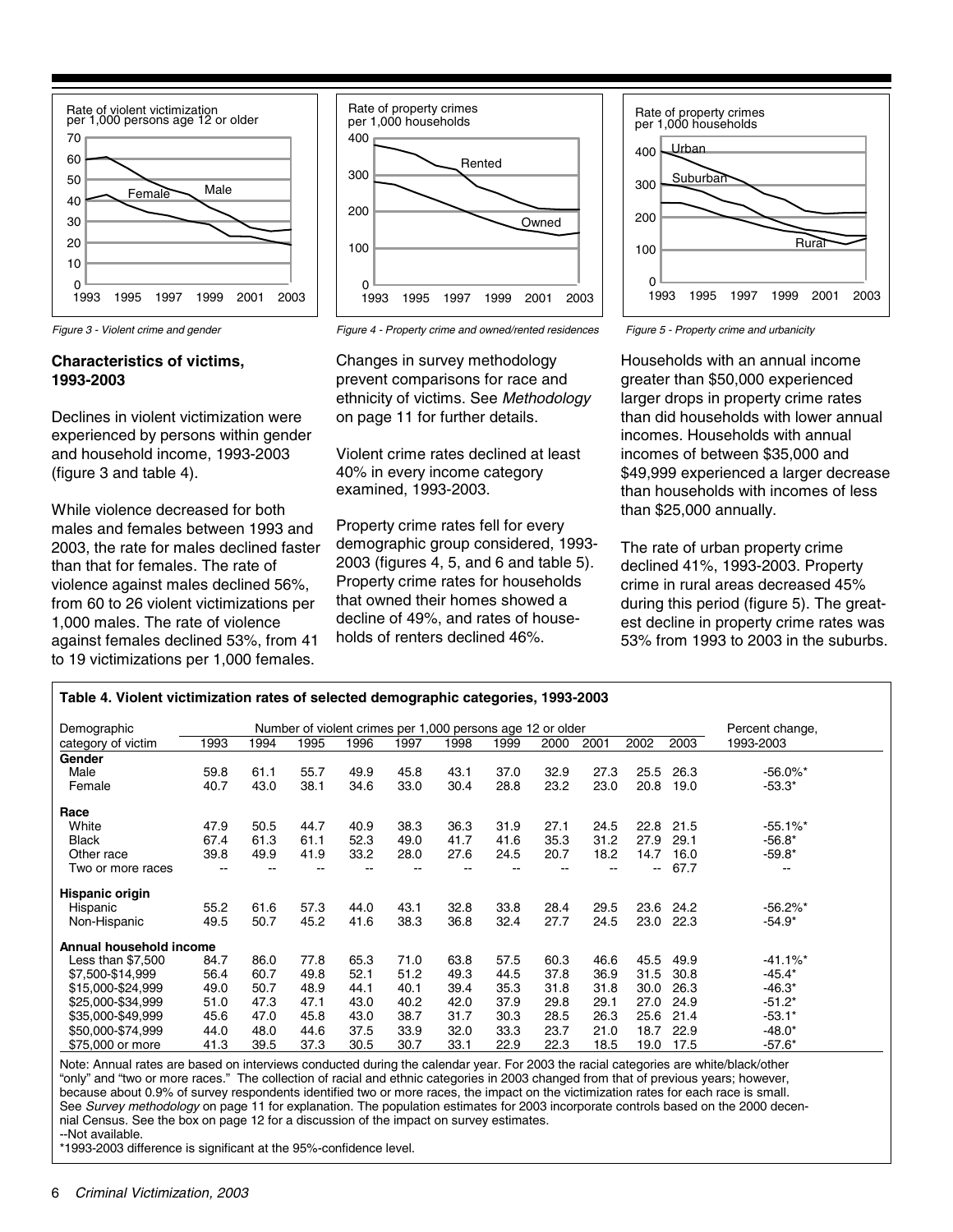#### **Table 5. Property crime rates of selected household demographics, 1993-2003**

| Demographic             |       |       |       |       |       | Number of property crimes per 1,000 households |       |       |       |       |       | Percent<br>change,     |
|-------------------------|-------|-------|-------|-------|-------|------------------------------------------------|-------|-------|-------|-------|-------|------------------------|
| category                | 1993  | 1994  | 1995  | 1996  | 1997  | 1998                                           | 1999  | 2000  | 2001  | 2002  | 2003  | 1993-2003              |
| Region                  |       |       |       |       |       |                                                |       |       |       |       |       |                        |
| Northeast               | 235.6 | 236.6 | 234.1 | 215.2 | 195.6 | 159.3                                          | 159.5 | 143.7 | 123.9 | 117.0 | 122.1 | $-48.2\%$ <sup>*</sup> |
| Midwest                 | 311.2 | 295.2 | 269.6 | 249.6 | 219.9 | 214.0                                          | 199.9 | 181.9 | 172.3 | 155.8 | 160.2 | $-48.5*$               |
| South                   | 299.4 | 288.6 | 269.9 | 259.9 | 253.8 | 213.5                                          | 191.4 | 167.8 | 157.5 | 147.8 | 160.5 | $-46.4*$               |
| West                    | 434.5 | 436.1 | 406.0 | 345.6 | 322.2 | 282.3                                          | 243.1 | 223.4 | 216.4 | 219.9 | 207.4 | $-52.3*$               |
| Ownership               |       |       |       |       |       |                                                |       |       |       |       |       |                        |
| Owned                   | 282.5 | 275.2 | 253.7 | 233.7 | 211.7 | 189.6                                          | 170.4 | 153.4 | 146.3 | 136.4 | 143.5 | $-49.2\%$ *            |
| Rented                  | 383.5 | 372.7 | 357.7 | 327.1 | 316.0 | 270.6                                          | 251.9 | 228.3 | 209.6 | 207.0 | 206.4 | $-46.2*$               |
| Location                |       |       |       |       |       |                                                |       |       |       |       |       |                        |
| Urban                   | 404.8 | 384.7 | 358.3 | 335.8 | 311.1 | 274.2                                          | 256.3 | 222.1 | 212.8 | 215.3 | 216.3 | $-46.6\%$ <sup>*</sup> |
| Suburban                | 305.1 | 297.2 | 280.6 | 252.6 | 238.0 | 204.5                                          | 181.4 | 163.7 | 156.7 | 145.3 | 144.8 | $-52.5*$               |
| Rural                   | 246.4 | 245.2 | 228.4 | 206.4 | 191.7 | 173.5                                          | 159.8 | 152.6 | 131.9 | 118.3 | 136.6 | $-44.6*$               |
| Annual household income |       |       |       |       |       |                                                |       |       |       |       |       |                        |
| Less than $$7,500$      | 305.9 | 299.6 | 304.3 | 282.7 | 258.8 | 209.0                                          | 220.8 | 220.9 | 184.6 | 188.9 | 204.6 | $-33.1\%$ <sup>*</sup> |
| \$7,500-\$14,999        | 285.9 | 299.1 | 267.1 | 247.5 | 236.3 | 229.8                                          | 200.1 | 167.1 | 181.6 | 166.7 | 167.7 | $-41.3*$               |
| \$15,000-\$24,999       | 307.0 | 308.1 | 289.8 | 273.1 | 242.4 | 211.0                                          | 214.9 | 193.1 | 179.2 | 172.1 | 179.2 | $-41.6*$               |
| \$25,000-\$34,999       | 336.7 | 305.2 | 294.8 | 285.1 | 260.3 | 233.8                                          | 199.1 | 192.2 | 170.4 | 161.7 | 180.7 | $-46.3*$               |
| \$35,000-\$49,999       | 342.7 | 326.9 | 301.5 | 287.6 | 271.7 | 221.7                                          | 207.6 | 192.9 | 176.4 | 175.4 | 177.1 | -48.3*                 |
| \$50,000-\$74,999       | 374.4 | 364.1 | 333.2 | 284.0 | 270.9 | 248.6                                          | 213.6 | 181.9 | 178.8 | 158.3 | 168.1 | $-55.1*$               |
| \$75,000 or more        | 400.3 | 356.0 | 350.4 | 304.6 | 292.8 | 248.6                                          | 220.4 | 197.2 | 180.0 | 169.8 | 176.4 | $-55.9*$               |

Note: Annual rates are based on interviews conducted during the calendar year. See the methodology in <http://www.ojp.usdoj.gov/bjs/pub/pdf/cvusmeth.pdf>. The population estimates for 2003 incorporate controls based on the 2000 decennial Census. See the box on page 12 for a discussion of the impact on survey estimates. \*1993-2003 difference is significant at the 95%-confidence level.

#### **Table 6. Rates of violent crime and personal theft, by gender, race, Hispanic origin, and age, 2003**

65 or older 34,258,430 2.0 0.1\* 0.7\* 1.2 0.1\* 1.1 0.5\* 50-64 46,736,200 10.3 0.4\* 1.4 8.5 1.6 7.0 0.3\* 35-49 65,780,190 18.5 0.6 1.7 16.1 3.8 12.3 0.5 25-34 39,449,790 26.4 1.6 2.5 22.3 6.0 16.3 1.0 20-24 19,786,270 43.3 1.7 6.4 35.3 9.8 25.5 1.6 16-19 16,210,780 53.0 1.3\* 5.1 46.6 11.9 34.7 1.4\* 12-15 17,084,330 51.6 1.2\* 5.2 45.3 8.9 36.4 1.5\* **Age** Non-Hispanic 207,263,340 22.3 0.9 2.4 19.0 4.6 14.4 0.7 Hispanic 30,275,550 24.2 0.4\* 3.1 20.8 4.6 16.1 1.1\* **Hispanic origin**<sup>a</sup> Two or more 2,046,590 67.7 5.8\* 8.1\* 53.7 21.3 32.4 2.7\* Other race 11,120,220 16.0 0.2\* 3.4 12.4 5.4 7.0 0.9\* Black 28,561,780 29.1 0.8\* 5.9 22.3 6.0 16.3 1.7<br>Other race 11.120.220 16.0 0.2\* 3.4 12.4 5.4 7.0 0.9\* White 197,577,400 21.5 0.8 1.9 18.8 4.2 14.7 0.6 **Race**<sup>a</sup> Female 123,264,890 19.0 1.5 1.9 15.7 3.3 12.4 1.1 Male 116,041,090 26.3 0.2\* 3.2 23.0 5.9 17.1 0.4 **Gender** Personal theft Assault Aggra-<br>Total vated assault Robbery Total vated Simple Rape/ sexual Population All Characteristic of victim Violent crimes Victimizations per 1,000 persons age 12 or older

Note: The National Crime Victimization Survey includes as violent crime rape, sexual assault, robbery, and assault. Because the NCVS interviews persons

about their victimizations, murder and manslaughter cannot be included.

\*Based on 10 or fewer sample cases.

<sup>a</sup>Racial and ethnic categories in 2003 are not comparable to those in previous years. See Survey methodology on page 11 for a discussion.

Households in all regions experienced decreases in property crime rates of at least 46%, 1993-2003 (figure 6).

#### **Characteristics of violent crime victims, 2003**

Persons who have been historically the most vulnerable to violent victimization — males and youths — continued to be victimized at higher rates than others in 2003 (table 6).



Figure 6 - Property crime and region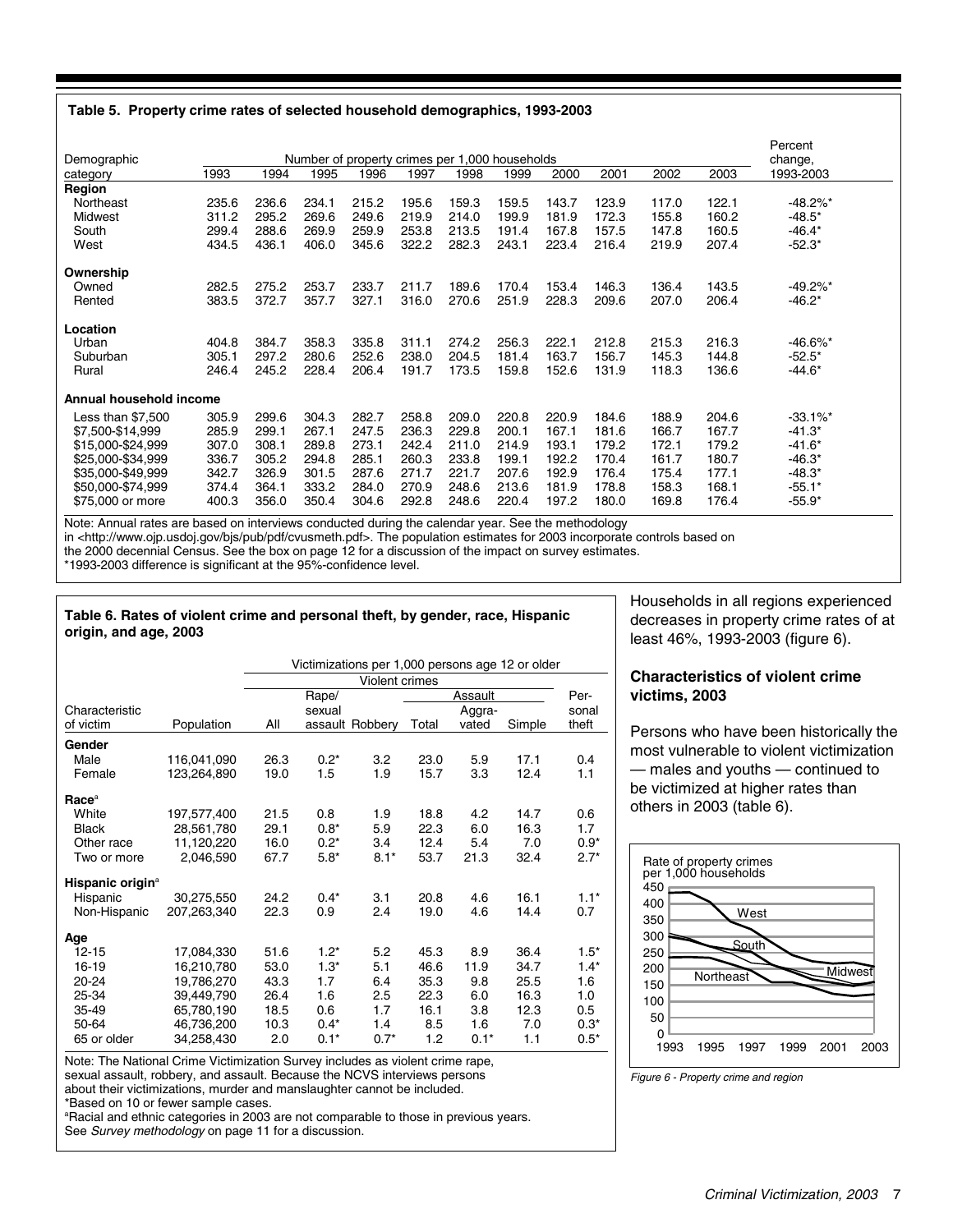#### **Table 7. Rates of violent crime and personal theft, by household income, marital status, region, and location of residence of victims, 2003**

|                         |             | Victimizations per 1,000 persons age 12 or older |        |                 |       |         |        |        |
|-------------------------|-------------|--------------------------------------------------|--------|-----------------|-------|---------|--------|--------|
|                         |             |                                                  |        | Violent crimes  |       |         |        |        |
|                         |             |                                                  | Rape/  |                 |       | Assault |        | Per-   |
| Characteristic          |             |                                                  | sexual |                 |       | Aggra-  |        | sonal  |
| of victim               | Population  | All                                              |        | assault Robbery | Total | vated   | Simple | theft  |
| <b>Household income</b> |             |                                                  |        |                 |       |         |        |        |
| Less than \$7,500       | 8,335,120   | 49.9                                             | $1.6*$ | 9.0             | 39.3  | 10.8    | 28.5   | $1.2*$ |
| \$7.500 - \$14.999      | 15.893.630  | 30.8                                             | $1.8*$ | 4.0             | 25.0  | 7.9     | 17.0   | $1.1*$ |
| \$15.000 - \$24.999     | 24,560,390  | 26.3                                             | $0.8*$ | 4.0             | 21.5  | 4.5     | 17.0   | $0.7*$ |
| \$25,000 - \$34,999     | 24.252.930  | 24.9                                             | $0.9*$ | 2.2             | 21.8  | 5.0     | 16.9   | $0.8*$ |
| \$35,000 - \$49.999     | 32,082,950  | 21.4                                             | $0.9*$ | 2.1             | 18.3  | 4.8     | 13.5   | $0.7*$ |
| \$50.000 - \$74.999     | 35.174.290  | 22.9                                             | $0.5*$ | 2.0             | 20.4  | 5.2     | 15.2   | $0.5*$ |
| \$75,000 or more        | 47,855,860  | 17.5                                             | $0.5*$ | 1.7             | 15.4  | 2.7     | 12.6   | 1.0    |
| <b>Marital status</b>   |             |                                                  |        |                 |       |         |        |        |
| Never married           | 76.429.290  | 41.6                                             | 1.6    | 5.2             | 34.8  | 8.7     | 26.1   | 1.4    |
| Married                 | 120,862,960 | 10.2                                             | $0.2*$ | 0.8             | 9.2   | 1.8     | 7.4    | 0.3    |
| Divorced/separated      | 25.907.600  | 35.1                                             | 1.9    | 3.5             | 29.7  | 7.8     | 21.9   | $0.7*$ |
| Widowed                 | 14,297,780  | 3.5                                              | $0.0*$ | $1.1*$          | 2.5   | $0.1*$  | 2.3    | $0.8*$ |
| Region                  |             |                                                  |        |                 |       |         |        |        |
| Northeast               | 44.525.430  | 21.0                                             | $0.2*$ | 2.7             | 18.1  | 3.9     | 14.2   | 1.1    |
| <b>Midwest</b>          | 55.886.090  | 23.6                                             | 1.5    | 2.7             | 19.4  | 4.6     | 14.8   | 1.0    |
| South                   | 86,489,420  | 21.1                                             | 0.9    | 2.5             | 17.8  | 4.4     | 13.4   | 0.5    |
| West                    | 52,405,050  | 25.2                                             | $0.6*$ | 2.1             | 22.5  | 5.6     | 16.9   | 0.6    |
| <b>Residence</b>        |             |                                                  |        |                 |       |         |        |        |
| Urban                   | 66,466,630  | 28.2                                             | 0.8    | 3.7             | 23.8  | 5.4     | 18.3   | 1.3    |
| Suburban                | 115,814,150 | 21.3                                             | 1.0    | 2.3             | 18.1  | 4.3     | 13.7   | 0.7    |
| Rural                   | 57,025,210  | 18.6                                             | 0.6    | 1.6             | 16.4  | 4.2     | 12.2   | $0.3*$ |

Note: The National Crime Victimization Survey includes as violent crime rape, sexual assault, robbery, and assault. Because the NCVS interviews persons about their victimizations, murder and manslaughter cannot be included. \*Based on 10 or fewer sample cases.

#### Gender of victim

Males were victims of overall violent crime, robbery, total assault, simple assault, and aggravated assault at rates higher than those of females. Females were more likely than males to be victims of rape/sexual assault.

#### Race of victim

Beginning in 2003 survey respondents were able to self-identify with more than one race. Persons of two or more races were victims of overall violence at significantly higher rates than those for whites, blacks, and persons of other races.

Blacks were victims of overall violence, robbery, aggravated assault, and personal theft at rates higher than those for whites in 2003. Blacks and whites were equally likely to experience rape/sexual assault in 2003.

Blacks were also more likely than persons of other races to be victims of overall violence, robbery, and simple assault.

#### Hispanic origin of victim

Hispanics and non-Hispanics were victims of violence at similar rates during 2003, with one exception: non-Hispanics were more likely than Hispanics to be victims of rape and sexual assault.

#### Age of victim

During 2003 there was a general pattern of decreasing crime rates for persons of older age categories. Persons age 12 to 19 experienced overall violence at rates higher than rates for persons age 25 or older. Persons age 20 to 24 experienced violent victimization at rates somewhat lower than rates for persons in the age category 16 to 19.

#### Household income

During 2003 persons in households with an annual income under \$7,500 were more likely to be victims of robbery and assault than members of households with higher incomes (table 7).

Individuals in households earning less than \$15,000 annually were victims of aggravated assault at a significantly higher rate than those of persons in households at higher income levels. Members in households earning \$15,000 to \$24,999 and \$25,000 to \$34,999 experienced rape/sexual assault, aggravated and simple assault, and personal theft at similar rates. Persons residing in households earning more than \$75,000 were victims of violent crime at a significantly lower rate than those of persons in households earning less.

### Marital status

Persons who were never married experienced overall violent victimization at rates higher than those for married, widowed, or divorced/ separated persons.

### Region

Western residents experienced assault at significantly higher rates than the rates of residents in the Northeast and South in 2003. Northeastern, Southern, and Midwestern residents were victims of violent crime overall at similar rates, 2003. There were no regional differences in rates of robbery.

### **Residence**

Urban residents were victimized at rates higher than rates for suburban and rural residents during 2003. Suburban and rural residents were victims of violence at statistically similar rates during 2003.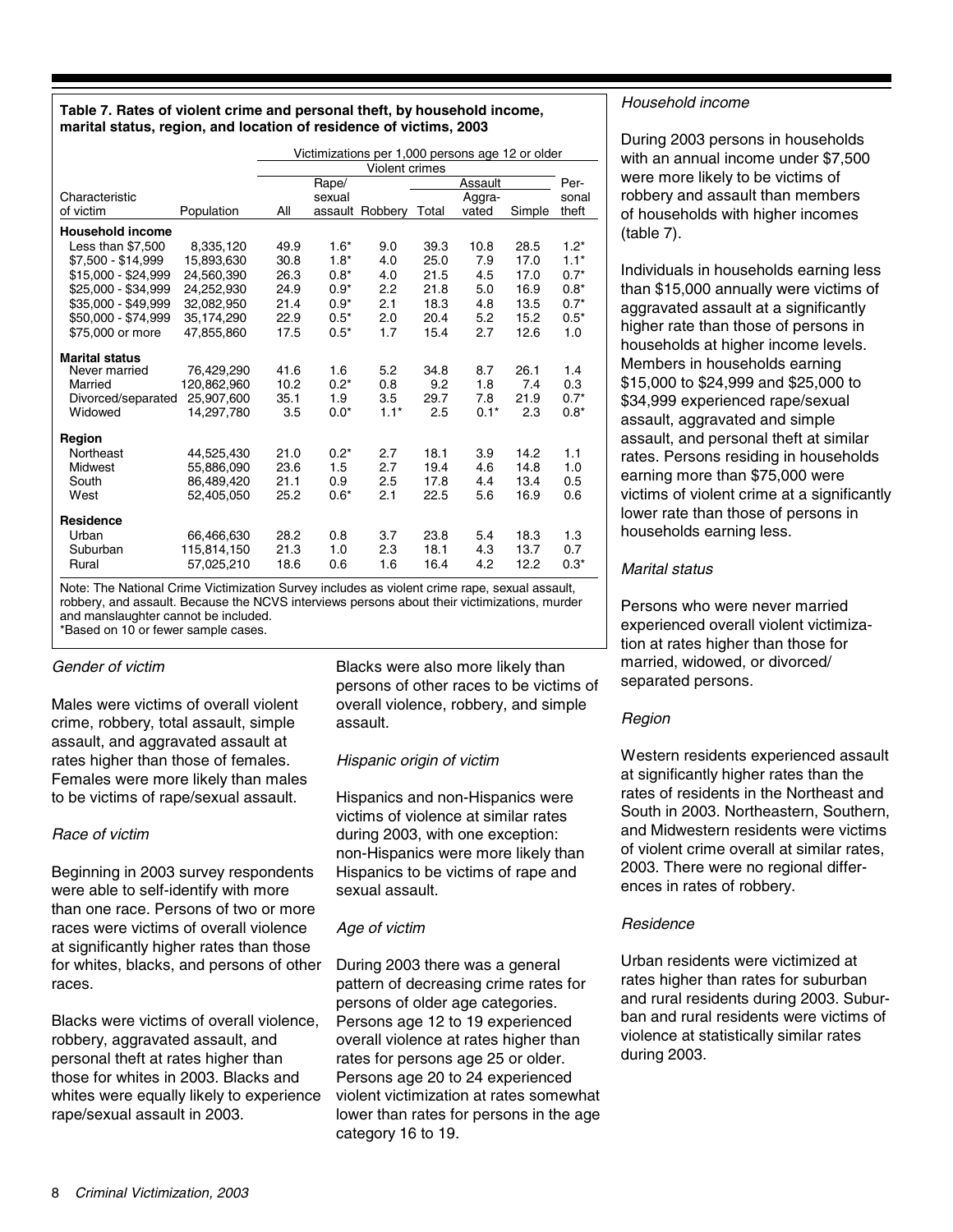#### **Characteristics of victims of property crime, 2003**

#### Annual household income

With one exception, overall property crime rates did not differ by annual household income (table 8). Households earning less than \$7,500 experienced total property victimizations at a rate higher than those of households with higher annual incomes. The relationship between annual household income and crime rates did vary for specific types of property crime.

Households with an annual income below \$35,000 were burglarized at rates higher than those of households with larger incomes. Households earning \$7,500 to \$14,999 experienced theft at rates significantly lower than rates of households earning \$35,000 or more annually. Households earning \$25,000 to \$34,999 were more likely to experience motor vehicle theft than households earning \$50,000 to \$74,999.

#### Region, locality, and home ownership

Western households were victims of overall property crime at the highest rate; Northeastern households, at the lowest, in 2003. Southern and Midwestern households were victims of property crimes at similar rates.

#### **Table 8. Property crime victimization, by household income, region, residence, and home ownership of households victimized, 2003**

| Characteristic          | Number of   | Victimizations per 1,000 households |          |               |       |  |
|-------------------------|-------------|-------------------------------------|----------|---------------|-------|--|
| of household or         | households, |                                     |          | Motor vehicle |       |  |
| head of household       | 2003        | Total                               | Burglary | theft         | Theft |  |
| <b>Household income</b> |             |                                     |          |               |       |  |
| Less than \$7,500       | 5,161,000   | 204.6                               | 58.0     | 6.3           | 140.3 |  |
| \$7,500 - \$14,999      | 9,214,180   | 167.7                               | 42.2     | 7.3           | 118.3 |  |
| \$15,000 - \$24,999     | 12,550,810  | 179.2                               | 38.4     | 8.9           | 131.9 |  |
| \$25,000 - \$34.999     | 11,764,020  | 180.7                               | 35.3     | 12.3          | 133.1 |  |
| \$35,000 - \$49,999     | 14,731,780  | 177.1                               | 27.6     | 9.5           | 140.0 |  |
| \$50,000 - \$74,999     | 15,017,300  | 168.1                               | 24.9     | 8.4           | 134.7 |  |
| \$75,000 or more        | 19,395,640  | 176.4                               | 20.8     | 11.9          | 143.7 |  |
| Region                  |             |                                     |          |               |       |  |
| Northeast               | 21,259,800  | 122.1                               | 20.5     | 7.2           | 94.4  |  |
| <b>Midwest</b>          | 27,137,920  | 160.2                               | 32.5     | 6.9           | 120.9 |  |
| South                   | 41,583,860  | 160.5                               | 32.2     | 7.8           | 120.4 |  |
| West                    | 24,155,340  | 207.4                               | 30.6     | 15.2          | 161.6 |  |
| Residence               |             |                                     |          |               |       |  |
| Urban                   | 32,515,050  | 216.3                               | 38.7     | 13.0          | 164.7 |  |
| Suburban                | 53,701,950  | 144.8                               | 24.0     | 9.3           | 111.6 |  |
| Rural                   | 27,919,930  | 136.6                               | 30.5     | 4.0           | 102.1 |  |
| Home ownership          |             |                                     |          |               |       |  |
| Owned                   | 78,421,480  | 143.5                               | 24.5     | 7.3           | 111.7 |  |
| Rented                  | 35,715,440  | 206.4                               | 41.2     | 13.0          | 152.2 |  |

Northeastern households were less likely to be burglarized than households in other regions. The Midwest, South, and West had similar 2003 rates of burglary. Western households were victims of motor vehicle theft at rates higher than those in other regions.

Western households experienced theft at the highest regional rate; Northeastern households, at the lowest. Midwestern and Southern household theft rates were similar during 2003.

Urban households were victims of each type of property crime at rates higher than those for suburban and rural households, 2003. Except for burglary, suburban households were victims of each type of property crime at rates higher than rural household rates.

Rural households were burglarized at a rate higher than that for suburban households but lower than the urban burglary rate.

#### **Table 9. Victim and offender relationship, 2003**

|                                                              |           | Violent crime | Rape/sexual assault |         |                                     | Robberv |         | Aggravated assault | Simple assault |         |
|--------------------------------------------------------------|-----------|---------------|---------------------|---------|-------------------------------------|---------|---------|--------------------|----------------|---------|
| Relationship with victim                                     | Number    | Percent       | Number              | Percent | Number                              | Percent | Number  | Percent            | Number         | Percent |
| <b>Male victims</b>                                          |           |               |                     |         |                                     |         |         |                    |                |         |
| Total                                                        | 3,056,160 | 100%          | 19,670              | 100%    | 365,590                             | 100%    | 688,420 | 100%               | 1,982,480      | 100%    |
| Nonstranger                                                  | 1,287,960 | 42%           | 14,500              | 74%*    | 118,300                             | 32%     | 266,770 | 39%                | 888.400        | 45%     |
| Intimate                                                     | 83.750    | 3             | 5,940               | $30*$   | 6,130                               | $2^*$   | 21,910  | $3^*$              | 49,780         | 3       |
| Other relative                                               | 138.310   | 5             | 0                   | $0^*$   | 17,250                              | $5*$    | 12,490  | $2^*$              | 108,570        | 6       |
| Friend/acquaintance                                          | 1,065,900 | 35            | 8,560               | $44*$   | 94,910                              | 26      | 232,370 | 34                 | 730,050        | 37      |
| Stranger                                                     | 1,658,160 | 54%           | 5,170               | 26%*    | 226,110                             | 62%     | 399,240 | 58%                | 1,027,630      | 52%     |
| Relationship unknown                                         | 110,050   | 4%            | $\Omega$            | $0\%$ * | 21,180                              | $6\%$ * | 22,420  | $3%^*$             | 66,450         | 3%      |
| <b>Female victims</b>                                        |           |               |                     |         |                                     |         |         |                    |                |         |
| Total                                                        | 2,345,550 | 100%          | 179,170             | 100%    | 230,540                             | 100%    | 412,690 | 100%               | 1,523,150      | 100%    |
| Nonstranger                                                  | 1,562,010 | 67%           | 125,370             | 70%     | 110,670                             | 48%     | 274,430 | 67%                | 1,051,540      | 69%     |
| Intimate                                                     | 437,990   | 19            | 21,440              | $12*$   | 30,990                              | $13*$   | 101,400 | 25                 | 284,170        | 19      |
| Other relative                                               | 230,850   | 10            | 13,930              | $8*$    | 17,430                              | $8*$    | 40,320  | 10                 | 159,180        | 11      |
| Friend/acquaintance                                          | 893,170   | 38            | 90,000              | 50      | 62,260                              | 27      | 132,720 | 32                 | 608,190        | 40      |
| Stranger                                                     | 745,930   | 32%           | 53,800              | 30%     | 103,630                             | 45%     | 131,850 | 32%                | 456,640        | 30%     |
| Relationship unknown                                         | 37,610    | 2%            | 0                   | $0\%$ * | 16,240                              | $7\%$ * | 6,400   | $2\%^*$            | 14,970         | $1\%$ * |
| Note: Percentages may not total to 100% because of rounding. |           |               |                     |         | *Based on 10 or fewer sample cases. |         |         |                    |                |         |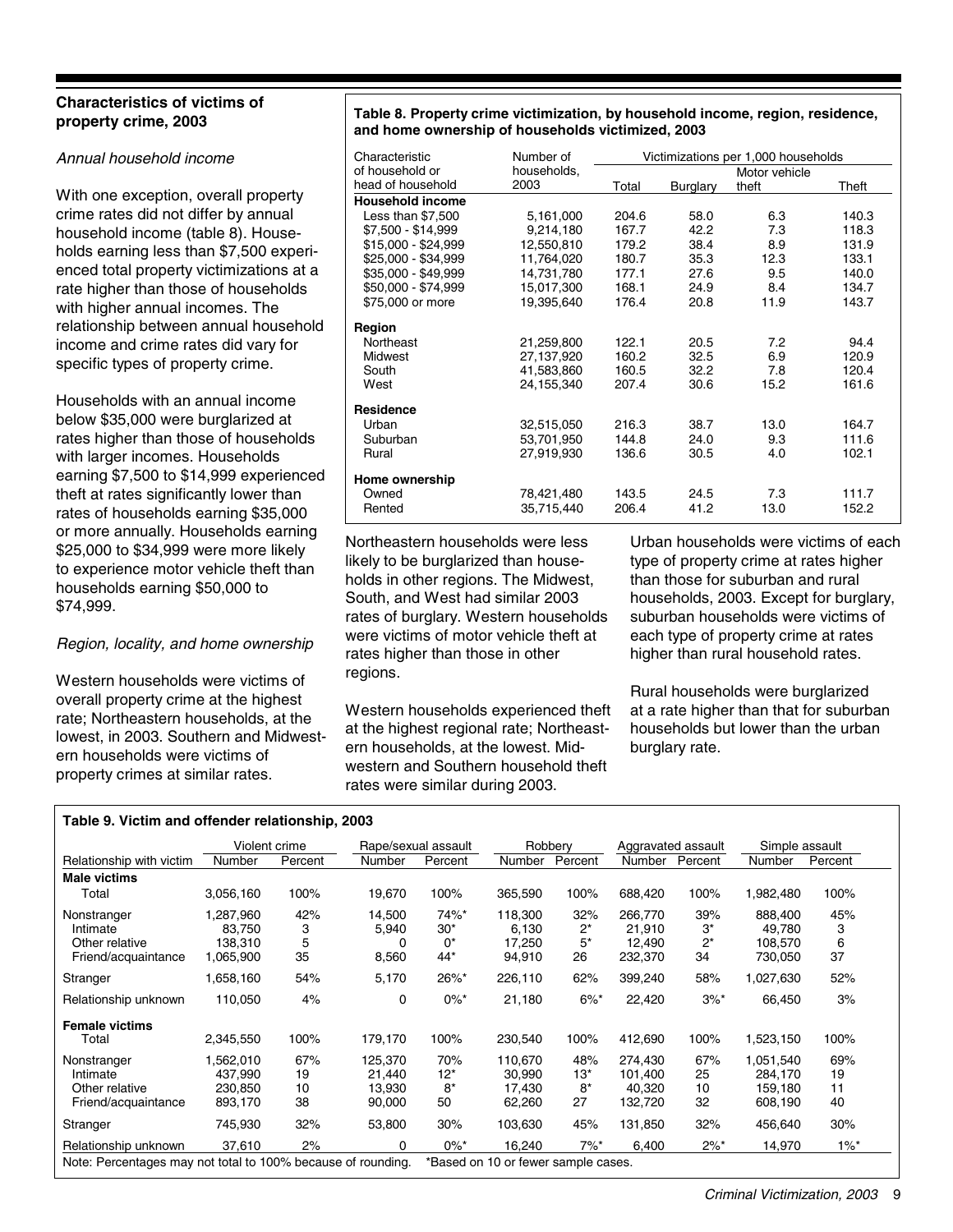#### **Table 10. Presence of weapons in violent incidents, 2003**

| Presence of          | Violent crime |         | Rape/sexual assault |          | Robberv |         | Simple and<br>aggravated assault |         |
|----------------------|---------------|---------|---------------------|----------|---------|---------|----------------------------------|---------|
| offender's weapon    | Number        | Percent | Number              | Percent  | Number  | Percent | Number                           | Percent |
| Total                | 4,949,380     | 100%    | 191,350             | 100%     | 552.830 | 100%    | 4,205,190                        | 100%    |
| No weapon            | 3,398,040     | 69%     | 160.960             | 84%      | 223.620 | 41%     | 3,013,450                        | 72%     |
| Weapon               | 1.166.570     | 24%     | 20.690              | $11\%$ * | 246.820 | 45%     | 899.070                          | 21%     |
| Firearm              | 366.840       |         | 5.860               | 3*       | 138.280 | 25      | 222,700                          | 5       |
| Knife                | 331.240       |         | 11.380              | $6*$     | 56.570  | 10      | 263.290                          | 6       |
| Other                | 427.510       | 9       | 3,450               | $2^*$    | 41.840  | 8       | 382,220                          | 9       |
| Type not ascertained | 40.980        |         |                     | 0*       | 10.120  | $2^*$   | 30.860                           | $1*$    |
| Don't know           | 384.770       | 8%      | 9.710               | $5\%$ *  | 82.390  | 15%     | 292.670                          | 7%      |

more than one weapon, the crime is classified based on the most serious weapon present.

#### In 2003 households that rented were more likely than households that owned their home to experience all types of property crime.

**Characteristics of the crime incident**

Victim-offender relationship in violent crimes

Females were most often victimized by someone they knew while males were more likely to be victimized by a stranger during 2003 (table 9).

Of those offenders victimizing females, 19% were described as intimates and 32% as strangers. In contrast, of those offenders victimizing males, 3% were intimates and 54% were strangers.

Robbery was the crime most likely to be committed by a stranger for both male and female victims.

Presence of weapons in violent crimes

During 2003, 24% of all violent crime incidents were committed by an armed offender (table 10). The presence of a weapon during a violent crime was related to the type of crime. For example, rape and sexual assault incidents were the least likely (11%) and robberies the most likely (45%) to occur with an armed offender.

The type of weapon also varied by the type of violence. Three percent of rape/sexual assault incidents occurred with a firearm present, compared to

25% of robbery incidents. The rate of firearm violence declined significantly between 1993 and 2003, from 5.9 to 1.9 victimizations per 1,000.

|                                 | 1993                                   | 2003 |
|---------------------------------|----------------------------------------|------|
| Firearm<br>Incidents<br>Victims | 1,054,820 366,840<br>1.248.250 449.150 |      |
| Firearm crime<br>Rate per 1,000 | 5.9                                    | 1.9  |
| Percent of violent incidents    | 11%                                    | 7%   |
|                                 |                                        |      |

Note: The rate of firearm victimization in 2002-03 — 1.9 per 1,000 — was marginally lower than the 2000-01 rate of 2.3 per 1,000.

#### Reporting to the police

During 2003, 48% of all violent victimizations and 38% of all property crimes were reported to the police. The percentage of violent crime reported differed among the specific types of crime. Robbery (61%) and aggravated assault (59%) were most frequently reported to police. Thirty-nine percent of victims of rape/sexual assault and 42% of the victims of simple assault indicated that their victimization had been reported to the police. Motor vehicle theft continued to be the property crime most frequently reported to the police (77%).

|                     | Percent of crime reported<br>to the police, 2003 |
|---------------------|--------------------------------------------------|
| Violent crime       | 47.5%                                            |
| Rape/sexual assault | 38.5                                             |
| Robbery             | 60.5                                             |
| Aggravated assault  | 59.4                                             |
| Simple assault      | 42.1                                             |
| Personal theft      | 43.9%                                            |
| Property crime      | 38.4%                                            |
| Burglary            | 54.1                                             |
| Motor vehicle theft | 76.8                                             |
| Theft               | 31.8                                             |

Fifty-four percent of burglaries and 32% of thefts were reported to the police in 2003.

#### Reporting and victim characteristics

In 2003 males and females were equally likely to report violent and property victimizations to the police. Apparent differences in the rate of reporting between these two groups were not significant.

| Victim gender,  | Percent of crime reported |          |  |  |
|-----------------|---------------------------|----------|--|--|
| race, and       | to the police, 2003       |          |  |  |
| Hispanic origin | Violent                   | Property |  |  |
| Total           | 47.5%                     | 38.4%    |  |  |
| Male            | 45.7%                     | 38.4%    |  |  |
| White           | 45.4                      | 38.1     |  |  |
| Black           | 47.1                      | 43.0     |  |  |
| Other           | 53.6                      | 34.7     |  |  |
| Hispanic        | 40.0%                     | 37.6%    |  |  |
| Non-Hispanic    | 46.5                      | 38.3     |  |  |
| Female          | 49.9%                     | 38.4%    |  |  |
| White           | 47.9                      | 38.0     |  |  |
| Black           | 60.2                      | 40.3     |  |  |
| Other           | 59.6                      | 37.2     |  |  |
| Hispanic        | 54.8%                     | 34.9%    |  |  |
| Non-Hispanic    | 49.3                      | 38.9     |  |  |

Note: Total includes estimates for persons identifying with two or more races, not shown separately. Racial categories displayed are for persons who identified one race only. .

Differences between males and females in the reporting of violent crime were observed across racial and ethnic categories. Black and Hispanic females were more likely to report a violent victimization to the police than black or Hispanic males. Among male victims the percentage of violence reported to the police did not differ across racial and ethnic categories, 2003.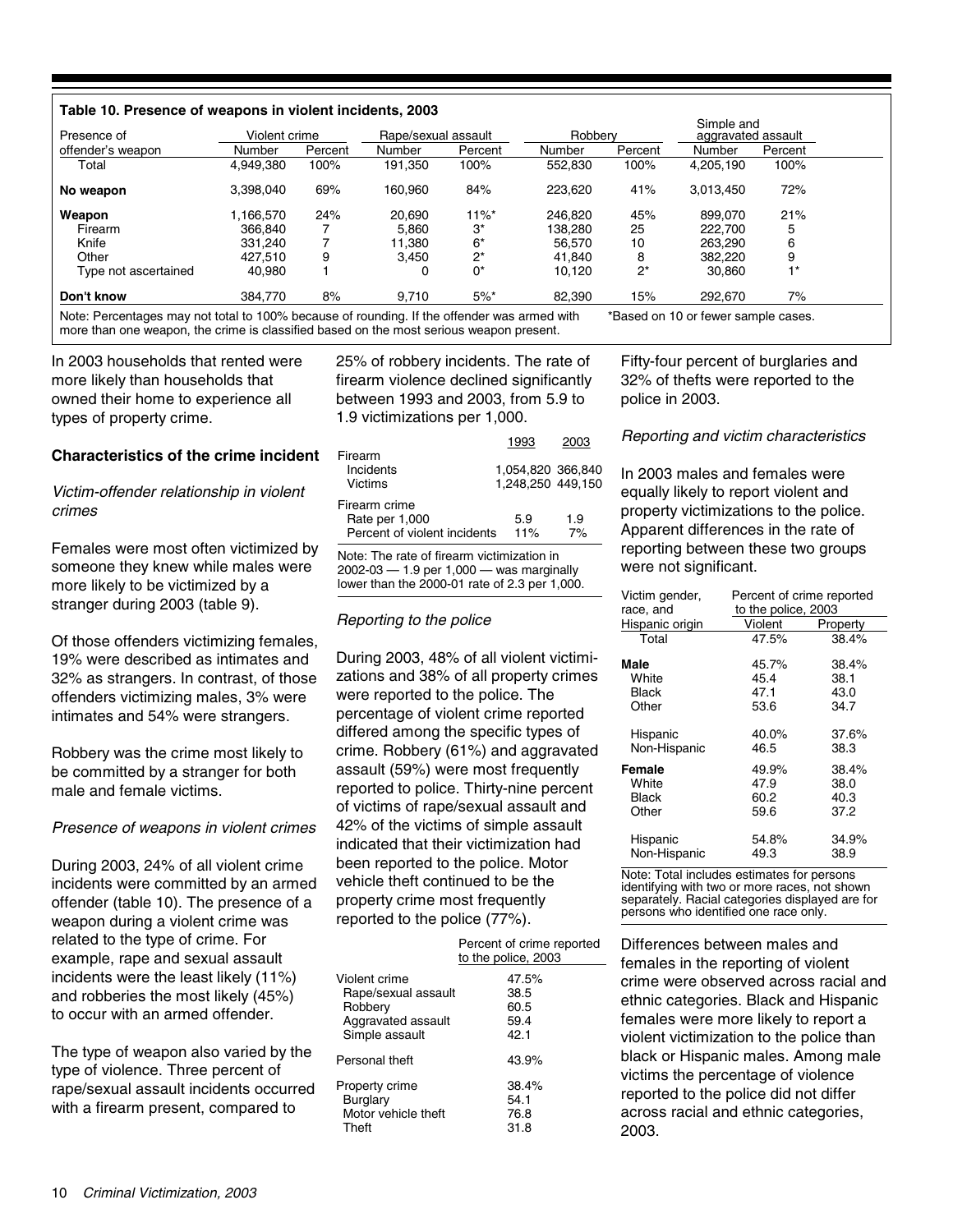

#### Figures 7, 8, 9

With one exception among female victims, percentages of crimes reported to the police did not differ across racial categories. Violent crimes against black women were more likely to be reported to the police than crimes against white women. Hispanic and non-Hispanic women were equally likely to report violent victimizations to the police in 2003.

#### **Reporting crime to the police, 1993-2003**

Overall reporting of violent and property crime increased significantly from 1993 to 2003 (figures 7-12).

Increases in reporting varied by type of crime. For both robbery and rape/ sexual assault there was a decrease in the percentage of crime reported to police between 2002 to 2003, interrupting a generally upward trend and returning to levels of reporting similar

to those of 1993. Reporting of aggravated and simple assault remained statistically similar to reporting levels in 2002.

Reporting to police of burglary (from 50% in 1993 to 54% in 2003) increased somewhat. Increases in the reporting of theft were statistically significant from 1993 to 2003. (For further discussion see Reporting Crime to the Police, 1992-2000, <www.ojp.usdoj.gov/bjs/ abstract/rcp00.htm>).

#### **Survey methodology**

This Bulletin presents data on nonlethal violence and property crimes from the National Crime Victimization Survey (NCVS), and data on homicide from the FBI's Uniform Crime Reporting program. In 2003, 83,660 households and 149,040 people age 12 or older were interviewed. For the 2003 NCVS data presented here, the response rate was 91.6% of eligible households and 86.3% of eligible individuals.

In 1997 the Office of Management and Budget (OMB) introduced new guidelines for the collection and reporting of race and ethnicity data in government surveys. These methodological changes were implemented for all demographic surveys as of January 1, 2003. Individuals are now allowed to choose more than one racial category. In prior years they were asked to select a single primary race.

Racial categories presented in this report now consist of the following: white only, black only, other race only (American Indian, Alaska Native, Asian, Pacific Islander if only one of these races is given), and two or more races (all persons of any race indicating two or more races). About 0.9% of persons in the NCVS sample and about 2.6% of victims of crimes of violence identified two or more races. Individuals are now asked whether they are of Hispanic ethnicity before being asked about their race, and are now asked directly if they are Spanish, Hispanic, or Latino.

#### **Reporting to the police increased from 34% of all property crimes in 1993 to 38% in 2003**



Figures 10, 11, 12